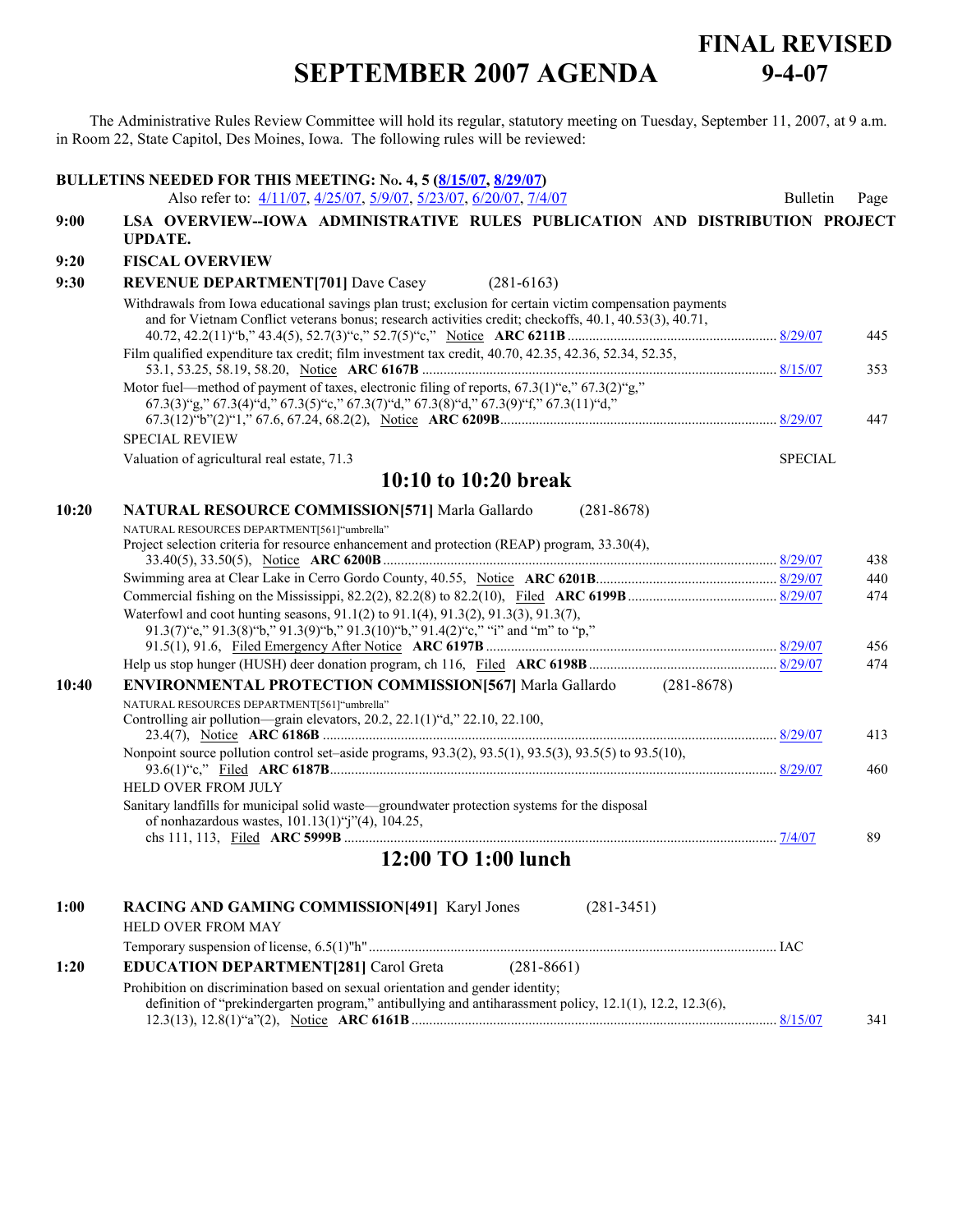## **SEPTEMBER 2007 AGENDA**

|       | <b>EDUCATION DEPARTMENT-continued</b>                                                                                                                                                               |            |
|-------|-----------------------------------------------------------------------------------------------------------------------------------------------------------------------------------------------------|------------|
|       | Accreditation standards—core content standards, phase II accreditation visit based on recommendation                                                                                                |            |
|       | of school budget review committee, outdated provisions removed, $12.3(7)$ , $12.3(10)$ , $12.4(11)$ , $12.5(10)$ ,                                                                                  |            |
|       |                                                                                                                                                                                                     | 343        |
|       |                                                                                                                                                                                                     | 389        |
|       |                                                                                                                                                                                                     | 345        |
|       |                                                                                                                                                                                                     | 346        |
|       | Iowa vocational rehabilitation services, ch 56 title, 56.1, 56.3 to 56.6, 56.9 to 56.12,<br>56.13(1) "b," 56.14, 56.16 to 56.18, 56.19(2) "c," 56.20, 56.21, 56.23, 56.24,                          |            |
|       |                                                                                                                                                                                                     | 389        |
|       | SPECIAL REVIEW by Rep. Wise                                                                                                                                                                         |            |
|       |                                                                                                                                                                                                     |            |
| 1:45  | <b>INSURANCE DIVISION[191]</b>                                                                                                                                                                      |            |
|       |                                                                                                                                                                                                     | 467        |
| 2:00  | HUMAN SERVICES DEPARTMENT[441] Nancy Freudenberg (281-8438)                                                                                                                                         |            |
|       |                                                                                                                                                                                                     |            |
|       |                                                                                                                                                                                                     | 421<br>422 |
|       | Durable medical equipment, prosthetic devices, and medical supplies, 77.10, 78.1(2)"b," 78.2(1)"b,"                                                                                                 |            |
|       | 78.10, 78.10(1), 78.10(1) "a" and "b," 78.10(1) "b"(1), 78.10(1) "i," 78.10(2) "b," 78.10(2) "d"(4),                                                                                                |            |
|       | 78.10(3)"b," 78.10(3)"c"(3), 78.10(3)"d," 78.10(4), 78.10(4)"a" and "b," 78.28(1)"b" and "i,"                                                                                                       |            |
|       |                                                                                                                                                                                                     | 464        |
|       | Medicaid funding for prescribed drugs—acceptable form of written prescriptions, $78.1(2)^{4}a^{2}(2)^{4}10$ ,"                                                                                      |            |
|       |                                                                                                                                                                                                     | 390        |
|       | Medicaid reimbursement methodology for community mental health centers, 79.1(2), 79.1(25),                                                                                                          |            |
|       |                                                                                                                                                                                                     |            |
|       | Medicaid reimbursement methodology for hospital inpatient psychiatric services, 79.1(5) "b"(3),<br>79.1(5)"d"(1) and (2), 79.1(5)"g"(2) and (4), 79.1(5)"h," 79.1(5)"i," 79.1(5)"i"(1), 79.1(5)"r," |            |
|       |                                                                                                                                                                                                     |            |
|       | State payment program—county of residence, 153.51, 153.53(1), 153.53(5),                                                                                                                            |            |
|       |                                                                                                                                                                                                     | 423        |
|       | HELD OVER FROM MAY                                                                                                                                                                                  |            |
|       | Home- and community-based habilitation services, 77.25, 78.27, 79.1(2), 79.1(24),                                                                                                                   | 466<br>451 |
|       |                                                                                                                                                                                                     | 1333       |
|       | HELD OVER FROM JUNE                                                                                                                                                                                 |            |
|       | Personal needs allowance                                                                                                                                                                            |            |
| 2:45  | <b>COMMITTEE BUSINESS</b>                                                                                                                                                                           |            |
|       | ---Approve Minutes---October 2007 Meeting---Miscellaneous                                                                                                                                           |            |
|       | No representatives requested                                                                                                                                                                        |            |
| XX:00 | <b>ADMINISTRATIVE SERVICES DEPARTMENT[11]</b> Marianne Mickelson (281-6904)                                                                                                                         |            |
|       |                                                                                                                                                                                                     | 413        |
| XX:00 | <b>AGRICULTURE AND LAND STEWARDSHIP DEPARTMENT[21] Margaret Thompson</b>                                                                                                                            |            |
|       | Statutory authority for farmers' market nutrition program—reference updated,                                                                                                                        |            |
|       |                                                                                                                                                                                                     | 380        |
|       |                                                                                                                                                                                                     | 326        |
| XX:00 | <b>AGRICULTURAL DEVELOPMENT AUTHORITY[25]</b>                                                                                                                                                       |            |
|       |                                                                                                                                                                                                     |            |
|       |                                                                                                                                                                                                     | 326        |
| XX:00 | <b>ARCHITECTURAL EXAMINING BOARD[193B]</b>                                                                                                                                                          |            |
|       | Professional Licensing and Regulation Bureau[193]<br>COMMERCE DEPARTMENT[181]"umbrella"                                                                                                             |            |
|       | Application for registration by reciprocity or examination; authorization to practice                                                                                                               |            |
|       |                                                                                                                                                                                                     | 330        |
|       |                                                                                                                                                                                                     | 389        |
| XX:00 | <b>COLLEGE STUDENT AID COMMISSION[283]</b>                                                                                                                                                          |            |
|       | EDUCATION DEPARTMENT[281]"umbrella"                                                                                                                                                                 |            |
|       |                                                                                                                                                                                                     | 380        |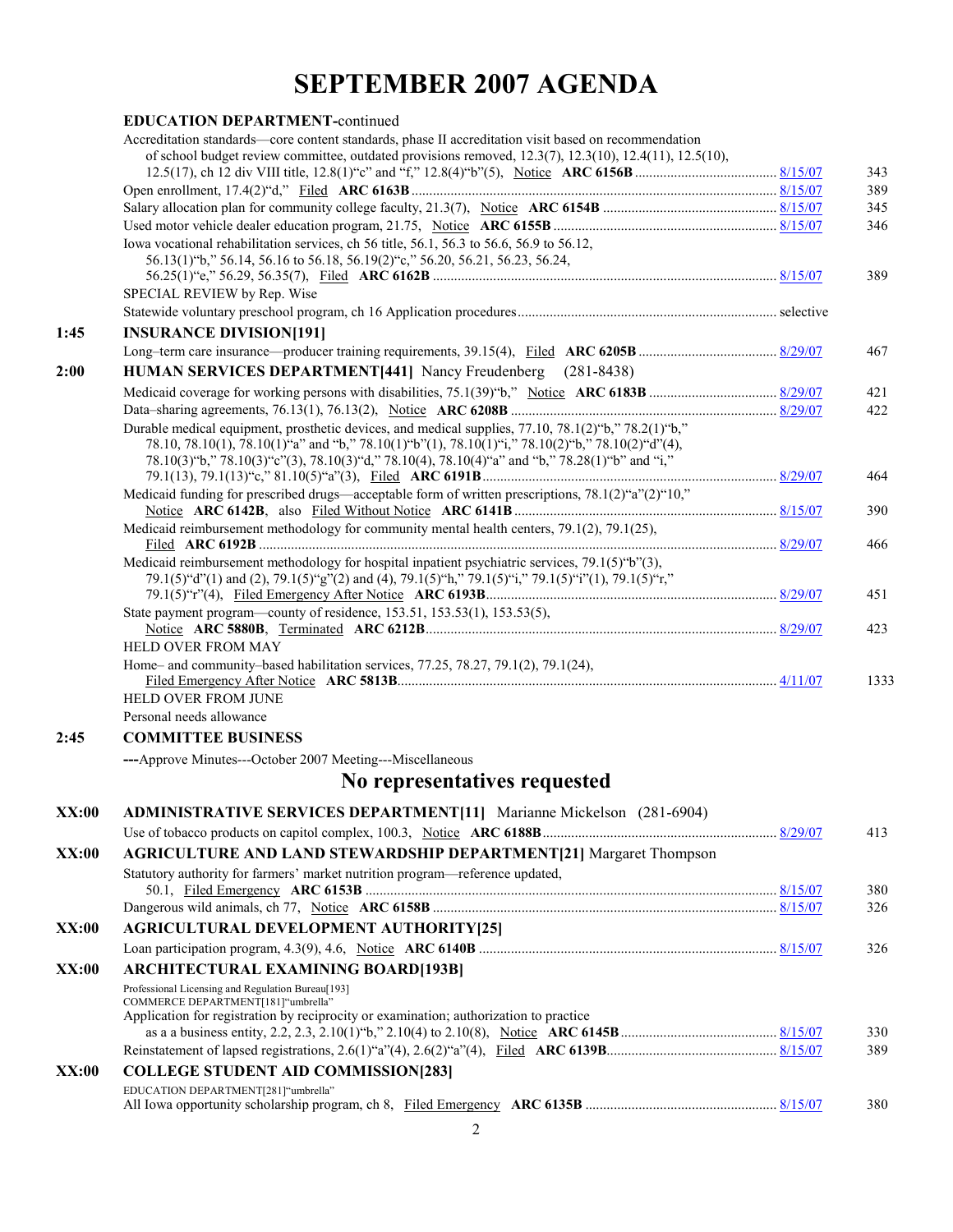## **SEPTEMBER 2007 AGENDA**

|  |  |  |  | 382 |
|--|--|--|--|-----|
|--|--|--|--|-----|

| <b>XX:00</b> | <b>DENTAL EXAMINERS BOARD[650]</b>                                                                                                 |     |
|--------------|------------------------------------------------------------------------------------------------------------------------------------|-----|
|              | PUBLIC HEALTH DEPARTMENT[641]"umbrella"                                                                                            |     |
|              | Grounds for discipline—failure to preserve confidentiality of patient information,                                                 |     |
|              |                                                                                                                                    | 331 |
| <b>XX:00</b> | <b>ECONOMIC DEVELOPMENT, IOWA DEPARTMENT OF [261]</b> Melanie Johnson (282-4862)                                                   |     |
|              |                                                                                                                                    | 332 |
|              | Targeted small business procurement program and financial assistance program, 54.1, 54.2, 54.3(2), 54.3(4),                        |     |
|              | 54.5, 54.10, 54.14(1) "d," 54.15(3), 55.2, 55.3(3), 55.3(4), 55.4, 55.5(1), 55.5(3), Notice ARC 6143B  8/15/07                     | 333 |
|              | Targeted industries division; information technology joint venture fund; information technology                                    |     |
|              |                                                                                                                                    | 336 |
|              | Information technology joint venture fund; information technology training program, chs 102, 103,                                  | 384 |
|              |                                                                                                                                    |     |
| XX:00        | <b>ENGINEERING AND LAND SURVEYING EXAMINING BOARD[193C]</b>                                                                        |     |
|              | Professional Licensing and Regulation Bureau[193]<br>COMMERCE DEPARTMENT[181]"umbrella"                                            |     |
|              |                                                                                                                                    | 346 |
|              |                                                                                                                                    | 390 |
|              |                                                                                                                                    | 347 |
|              |                                                                                                                                    | 390 |
|              |                                                                                                                                    | 348 |
| XX:00        | HOMELAND SECURITY AND EMERGENCY MANAGEMENT DIVISION[605]                                                                           |     |
|              | PUBLIC DEFENSE DEPARTMENT[601] "umbrella"                                                                                          |     |
|              | Continuing education for local emergency management coordinators,                                                                  |     |
|              |                                                                                                                                    | 462 |
|              |                                                                                                                                    | 462 |
|              |                                                                                                                                    | 463 |
| XX:00        | <b>IOWA FINANCE AUTHORITY [265]</b> Mark Thompson<br>$(281 - 4868)$                                                                |     |
|              |                                                                                                                                    | 468 |
|              |                                                                                                                                    | 436 |
|              |                                                                                                                                    | 348 |
|              |                                                                                                                                    | 349 |
| <b>XX:00</b> | <b>INSPECTIONS AND APPEALS DEPARTMENT[481]</b>                                                                                     |     |
|              | Amusement devices, ch 104 title, 104.2, 104.4 to 104.6, 105.1, 105.2, 105.5(2), 105.6(4),                                          |     |
|              |                                                                                                                                    | 451 |
| <b>XX:00</b> | <b>INSURANCE DIVISION[191]</b>                                                                                                     |     |
|              | COMMERCE DEPARTMENT[181]"umbrella"                                                                                                 |     |
|              |                                                                                                                                    | 391 |
|              | Insurance producer licensing and continuing education, $10.4(5)$ , $10.4(8)$ , $10.5(2)$ , $10.24(6)$ to $10.24(8)$ ,              | 424 |
|              |                                                                                                                                    | 424 |
|              |                                                                                                                                    | 428 |
| <b>XX:00</b> | <b>IOWA PUBLIC EMPLOYEES' RETIREMENT SYSTEM[495]</b>                                                                               |     |
|              |                                                                                                                                    | 469 |
|              |                                                                                                                                    |     |
| <b>XX:00</b> | <b>LABOR SERVICES DIVISION[875]</b>                                                                                                |     |
|              | WORKFORCE DEVELOPMENT DEPARTMENT[871]"umbrella"<br>Elevators—platform lifts, safety tests, $71.2(2)$ "c," $72.1(6)$ to $72.1(8)$ , |     |
|              |                                                                                                                                    | 438 |
|              | Minimum wage and initial employment wage, 215.1(1), 215.2(1), 215.2(3), 215.2(4),                                                  |     |
|              |                                                                                                                                    | 469 |
| XX:00        | <b>LAW ENFORCEMENT ACADEMY[501]</b>                                                                                                |     |